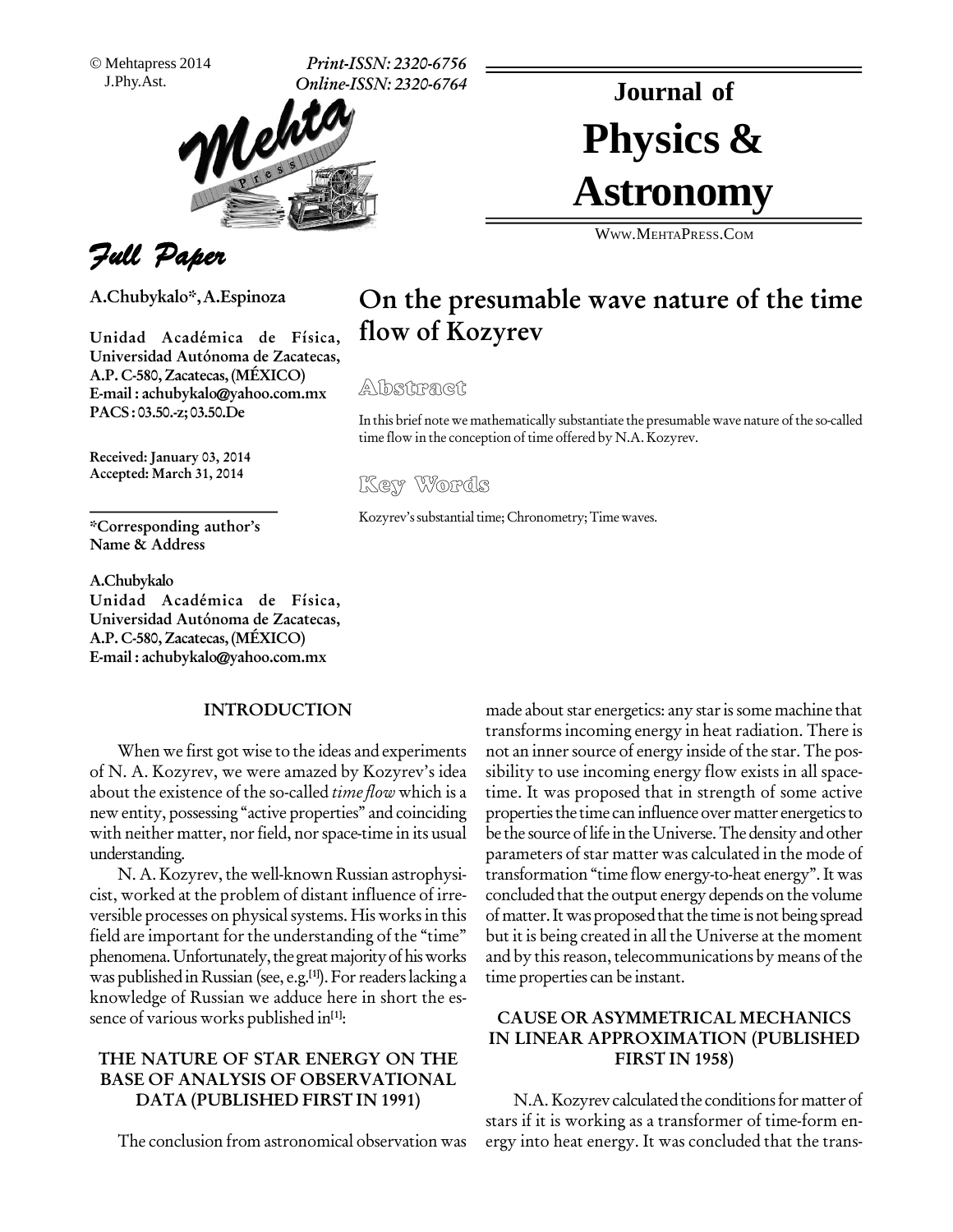formation is several electrodynamical processes but in general any closed mechanical system can produce energy also if it is an asymmetrical system. The asymmetry for me chanics by Kozyrev is cause-effect principal asymmetry and if the mechanical system includes the non-reversible cause-effect connection, it can take the energy from the time flow. It is the theoretical base for any kind of per petual motion system. In this work, the Cause and the Effect notions are defined. 5 properties of the Cause- Effect connections are postulated.There is definition and formula for velocity of the time flow. It was proposed and experimentally demonstrated: the time introduces paired equal and opposite forces into the system. N.A. Kozyrev demonstrated in gyroscope experiments facts: the time energy can be transferred to the experimental system. The other possibility was proposed also: the en ergy of the system can be transferred to the time energy. In other words, the time flow can be accelerated or decelerated by means of energy exchange with a special asym metrical mechanical or electrodynamical system.

In this work N.A. Kozyrev described two extreme cases for mechanics: for velocity of time that is equal to zero there is quantum mechanics of atom world where there are no cause-effect connections. For velocity of time equal to infinity there are only stable cause-effect connections for any processes and it is Newton mechanics. Real world exists for some real velocity of time between zero andinfinity.

Some vibrational gyroscope in weight machine ex perimentswere described inthework.An important con clusion was made about the possibility to increase vital anti-entropy processes in biological systems.

# **CAUSE MECHANICS AND POSSIBILITY FOR EXPERIMENTAL INVESTIGATION OF THE TIME PROPERTIES (PUBLISHED FIRST IN 1962)**

In this paper N. Kozyrev wrote about matter and time connection, described three cause-effect axioms, de termined physical sense of the velocity of time flow, and published important experimental data. In his experiments the weight of gyroscope is changing when the weight machine is connected with the gyroscope with a vibra tional system. Weight changes were detected about 100 mg. This weight changes depend on frequency by some discrete law.

#### **UNKNOWN WORLD (PUBLISHED FIRST IN 1964)**

In this work organic matter possibility was demon strated to get free energy for vital processes by means of transformation of time-form energy. There is definition for "density of time". Experimental data for measurement of the density of time was published in different places of the planet.

It was claimed that the density of time can be changed: near any Cause it is rarer and near any Effect it is denser. N.Kozyrev wrote about the possibility to use the physical properties of time for a biological kind of telecommuni cation, i.e. for telepathy. This telecommunication cannot be screened and it is instant. In this paper it was proposed to screen the time by means of certain process, in other words: it is possible to create in some local area the com pensation of the natural time flow by a corresponding physical process.

# **THE WAY TO SPACE (PUBLISHED FIRST IN 1969)**

N. Kozyrev wrote about the irrational rocket method of space exploration and he proposed to use his theory to find a connection between gravitation and time to built an antigravitation spacecraft. The force that will move the spaceship in this case should be produced by means of changes of physical properties of time. In other wordsit isthe warp drive.

# **ON POSSIBILITY FOR EXPERIMENTAL INVESTIGATION OF TIME PROPERTIES (PUBLISHED FIRST IN 1971)**

N. Kozyrev wrote about the biological system possibility to use the time flow as the source of the vital process energy, the life energy. He described experiments with a gyroscope and several methods to introduce cause-ef fect asymmetry in a mechanical system. The value of the velocity of time flow was calculated. Seasonal changes were detected of the density of time produced by vital processes in nature.

In this paper some function was determined between density of matter that is used in experiments and density of time.

# **ASTRONOMICAL OBSERVATIONS BY MEANS OF PHYSICAL PROPERTIES OF TIME (PUBLISHED FIRST IN 1977)**

In the paper N. Kozyrev determined from experi ments the value and the sign of the time flow: it is positive in clock-wise coordinate systems. The changes in density of the time were experimentally proved: In an area of entropy processes(dissipation, heating of matter, melting of ice, evaporation of liquids, fading of plants) the "radiation of additional time" was detected by N. A. Kozyrev.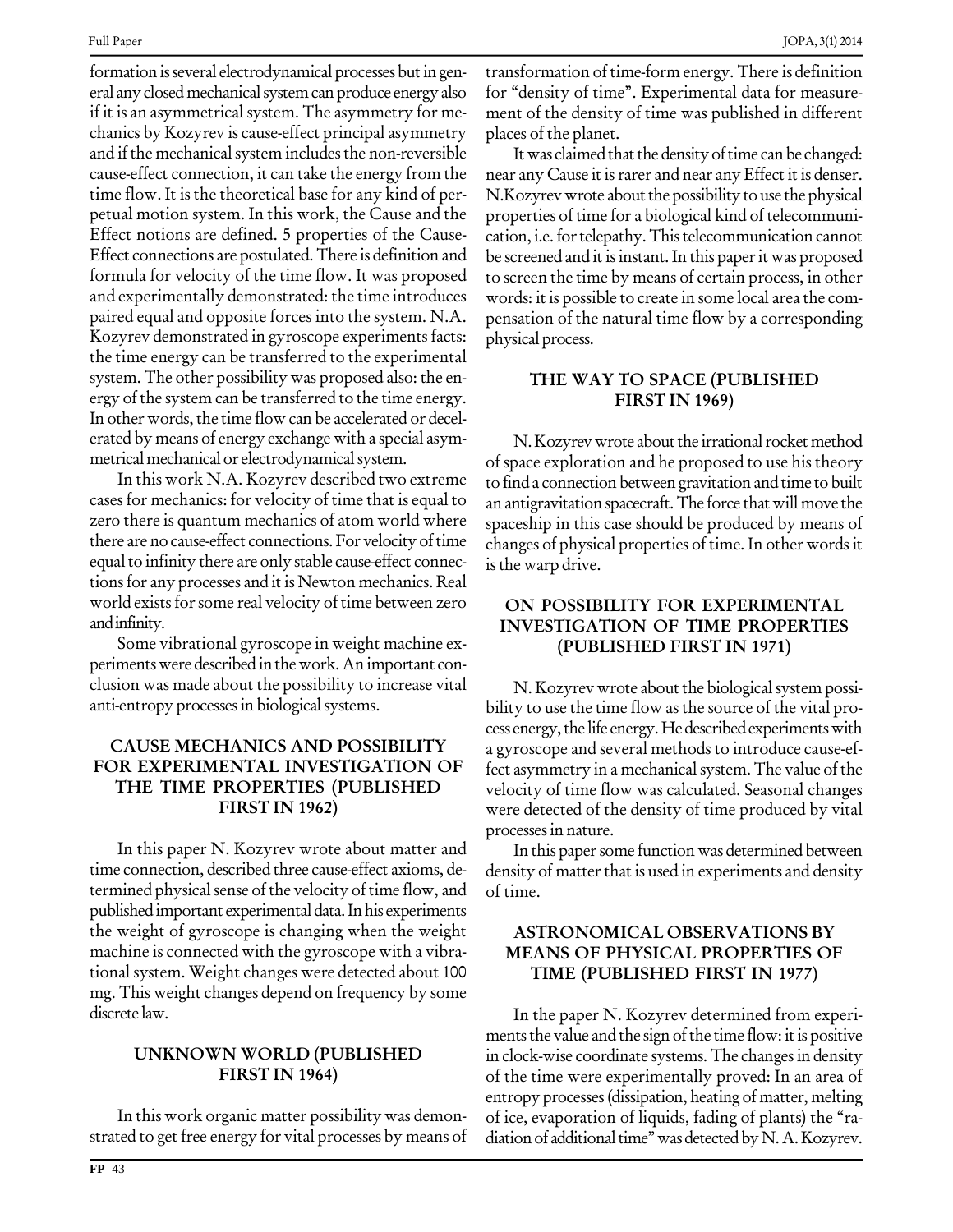In an area of opposite processes(cooling of matter, freez ing of water) the "absorption of time" was detected by N.A.Kozyrev.

There is a description for mechanical and electromag netic detectors of the density of time changes that N. A. Kozyrev used in his experiments.

## **ON TIME TO MATTER INFLUENCE (PUBLISHED FIRST IN 1982)**

The paper is about N.Kozyrev's experiments to detect the production of additional time flow by means of special detectors in an area of dissipation and evaporation processes.It was assumed thatthe Sun is not an only time absorption system but a time flow production system also. This small component of the time structure is very im portant since it is ordered and it introduces the anti-en tropy organizing effectin any natural process.It was pro posed to use this organizing-life effect to increase the vital processes of biological systems.

## **ON POSSIBILITY TO REDUCE MASS AND WEIGHT UNDER ACTIVE PROPERTIES OF TIME (PUBLISHED FIRST IN 1984)**

Experimental data was published to demonstrate the weight changes in a material system when some non-reversible deformations or heating were created. The na ture of time and matter-time interaction was investigated bythisway.

Nevertheless an interested reader can find the brilliant work by N. A Kozyrev published in English in **[2]**.In this paper N. A. Kozyrev wrote about matter and time con nection, described three cause-effect axioms, determined physical sense of the *velocity of time flow*, and published important experimental data.

Time is one of the most fundamental ideas in hard sciences generally and in Physics particularly. Physicists know two essentially different conceptions of time (see, e.g. the brilliant selection of précis articles on the topic in<sup>[3]</sup>), the ing tl relational one and the substantial one (the latter is based on Kozyrev's "Causal Mechanics"<sup>[2,4,5]</sup>). According to the <sup>l</sup> former there exists no time "per se" in nature, and time is no more than a relation between physical events.That is, time is a specific manifestation of the properties of physical bodies and changes occurring in them. The latter, the substantial one, assumes, vice versa, that time is an inde-pendent phenomenon of nature, <sup>a</sup> specific kind of sub stance, coexisting with space, matter and physical fields<sup>[5]</sup>. se The relational conception of time is associated with the names of Aristotle, Leibnitz and Einstein. The most ar dent adherents of the substantial conception of time are Democritus, Newton and Kozyrev **[5]**.

Nowadays Physics is chiefly based exclusively on the relational conception of time. It meansthat only matter and physical fields are regarded in all physical theories as material objects, without any time substance of a "specific kind" involved. With such an approach it is impossible to determine purely logically, whether a time sub stance exists or not in reality, since it is impossible to prove the presence or absence of something which is not defined.

N. A. Kozyrev demonstrated in gyroscope experi ments facts: the time energy can be transferred to the experimental system. The other possibility was proposed also: the energy of the system can be transferred to the time energy. In other words, the time flow can be accel erated or decelerated by means of energy exchange with a special asymmetrical mechanical or electrodynamical system<sup>[1]</sup>. Kozyrev's works was experimentally verified in investigations, carried out by a group of researchers at the Institute of Mathematics of the Siberia Branch of the USSR Academy of Sciences. The results have partly been published in Doklady AN SSSR (the Reports of the USSR Academy of Sciences) during 1990-1992 (Lavrentyev et al) **[6-9]**.

N. A. Kozyrev imagined time as a mighty flow em bracing all material processesin nature and that all these processes are sourcesfeeding that flow**[3]**. Kozyrev wrote about the intensity or density of the time flow, the energy which it carries, its emission and absorption, the rectilinearity of its propagation, its reflection from obstacles and its re*fraction* by matter<sup>[10]</sup>. All these processes and phenomena observed and detected in Kozyrev's experiments<sup>[2-10]</sup> permit us to consider Kozyrev's time flow to be the flow of some substance<sup>[10]</sup>, having wave properties, in other words, they point out that Kozyrev's time flow can or must have a wave nature. However, from where can time mathematically have a wave nature, if time (at least, *relational* time) is not a function of  $(x, y, z, t)$ , that is, space coordinates and itself, to be a non-trivial solution of the wave equation? So we should look forsome kind of known entity keep ing the time dimension which could personate such subst*antial time*<sup>[10]</sup>.

Unfortunately, N. A. Kozyrev did not provide a rigorous mathematical formulation of the notion of time *substance* in his papers. It should be noted that he did not use the term "substance" with respect to time at all and merely spoke about time as a "phenomenon of nature" which through its "active properties" may affect the course of events. Taking into account the absence of a clear definition of time substance in works by N. A. Kozyrev and by hisdisciples **[1-10]** dedicated to the substantial concept of time, we must not neglect the fundamental difference between the hypothetical time substance and any other physical substances like fields

Full Paper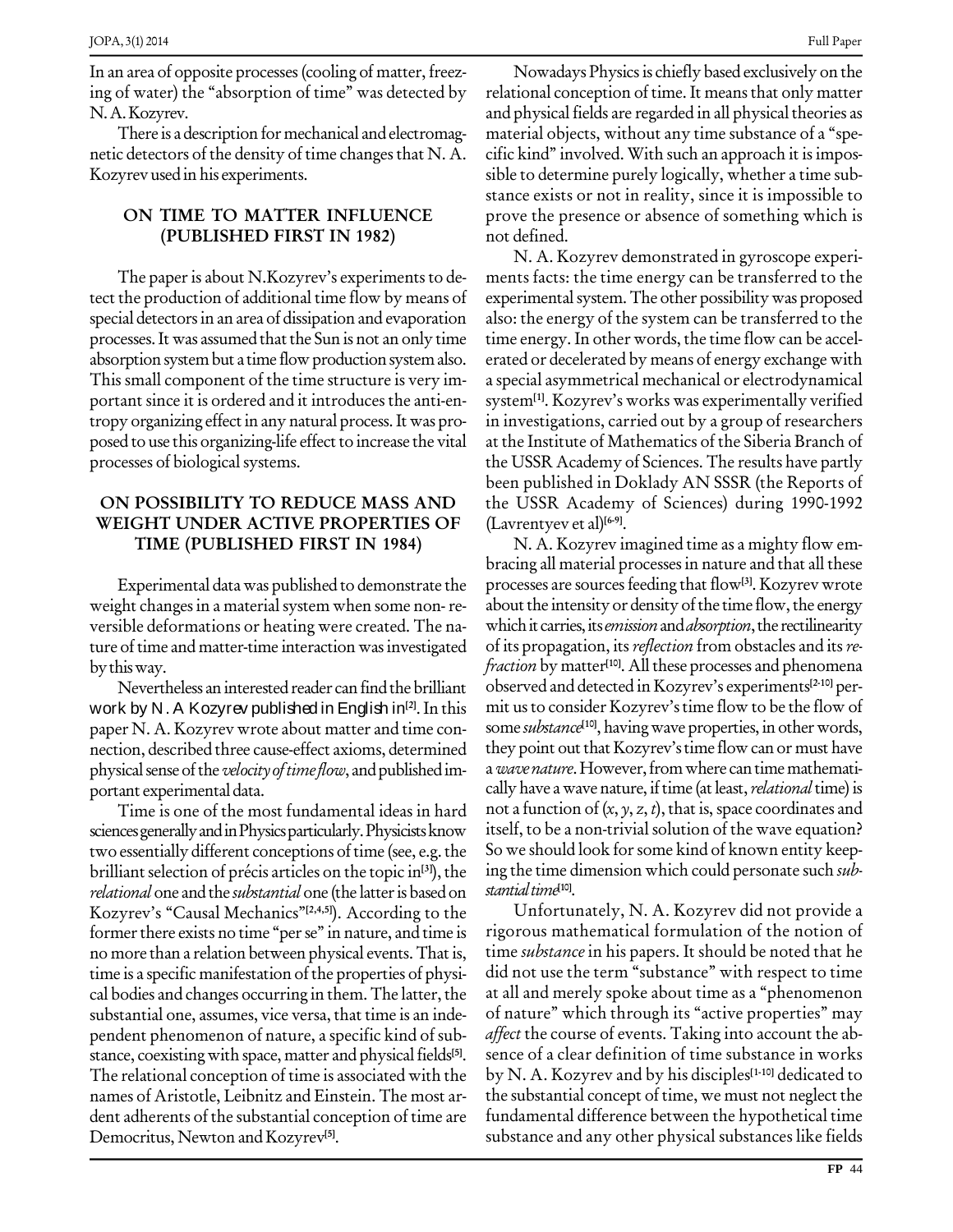and matter. Namely, the time substance, if it exists, is necessarily an entity of the fourth dimension, incom mensurable with the three-dimensional space, embrac ing all matter and all fields. Just this conclusion concerning the properties of the time substance undoubtedly follows from Kozyrev's experiments.

But, which from known entities, keeping the time di mension, could be a non-trivial solution of the D'Alembert equation (the wave equation)

$$
\frac{\partial^2 t_s}{\partial t^2} = c_s^2 \left( \frac{\partial^2 t_s}{\partial x^2} + \frac{\partial^2 t_s}{\partial y^2} + \frac{\partial^2 t_s}{\partial z^2} \right)?
$$
 (1)

Here our (Kozyrev's) substantial time we denote as  $t_i$ s and a velocity of  $t_s$ -waves as  $c_s$ . In order to find this kind of time appearing as the substantial time in Eq. (1) one can advert to implicit function of  $x, y, z, t$ 

$$
t_s = f(x, y, z, t), \tag{2}
$$

where  $t_{\scriptscriptstyle \varsigma}$  and  $c_{\scriptscriptstyle \varsigma}$  mathematically (as it will be clear below)  $\hskip 1.6cm$  mo are obviously *t*' and *c* from Eq. (63.1) in<sup>[11]</sup>), respectively,  $Z_{Z}$ 

$$
t' + \frac{R(t')}{c} = t.
$$
\n(3)

Indeed Eq. (3) **[19]** is used in **[11]** to calculate the electro magnetic fields produced by an arbitrarily moving charge at the point of observation  $P(x, y, z)$  at time t as functions of  $t'$ , and only through the relation (3) as implicit functions of  $x, y, z, t$ , where the field at the point of observation  $P(x, y, z)$  at time t is determined by the state of motion of the charge at the *earlier* time t', and  $R(t)$  is the distance from the charge to the point  $P$ ,  $c$  is the velocity of an electromagnetic signal (the velocity of light).The time of observation  $t$  apparently cannot be a non-trivial solution of Eq. (1) and so it cannot represent the *substantial* time  $t<sub>i</sub>$  from the wave equation (1).

time  $t_s$  from the wave equation (1).<br>So let us substitute  $t_s$  and  $c_s$  for  $t^3$  and  $c$  into Eq. (3), and respectively, and introduce the function

$$
F(x, y, z, t, t_s) = t - t_s - \frac{R(t_s)}{c_s} = 0.
$$
 (4)

The relation (4) represents the *implicit expression* of the functionality (2). In order to make sure that our  $t_{\tiny \varepsilon}$ 

$$
t_s = t - \frac{R(t_s)}{c_s} \tag{5}
$$

is a non-trivial solution of Eq.  $(1)$  we merely have to substitute (5) into the wave equation (1). In our case, follow-  $\lim_{\varepsilon \to 0} R(t) = |r - r_{\varepsilon}(t)|$ , where r and  $r_{\varepsilon}(t)$  are the radius  $\lim_{\varepsilon \to 0} R(t)$ vectors of the point of observation and the point of location of the particle, respectively. Performing this substitution we must take into account the method of evaluating the derivatives(the first order and the second one) ating the derivatives (the first order and the second one) infin<br>of the implicit functions (see, e.g.<sup>[12]</sup> Chapter 15 §1 and<sup>[13]</sup> p. 195). For example, to evaluate the second derivative of  $\bar{y}$  $t_{\scriptscriptstyle \varsigma}$  with respect to  $t$  we must apply the following formula<sup>[12]</sup>

$$
\frac{\partial^2 t_s}{\partial t^2} = \frac{2 \frac{\partial^2 F}{\partial t \partial t_s} \frac{\partial F}{\partial t} \frac{\partial F}{\partial t_s} - \frac{\partial^2 F}{\partial t^2} \left(\frac{\partial F}{\partial t_s}\right)^2 - \frac{\partial^2 F}{\partial t_s^2} \left(\frac{\partial F}{\partial t}\right)^2}{\left(\frac{\partial F}{\partial t_s}\right)^3}, \quad (6)
$$

where  $F$  is defined by Eq. (4). Analogous evaluating we must perform for the second derivatives of  $t<sub>i</sub>$  with respect to  $x$ ,  $y$  and  $z$ . Having made all calculations we find that  $t_{\rm s}$  from Eq. (5) converts Eq. (1) into the identity. Thus one can see that our  $t_{\text{s}}(2)$  or (5) is the non-trivial solution of the wave equation (1) and therefore Kozyrev's time flow (or *substantial time flow*) has or can have a *wave nature*.

N.A.Kozyrev described two extreme cases for me chanics<sup>[4]</sup>: for velocity of time that is equal to zero there is quantum mechanics of atom world where there are no cause-effect connections. For velocity of time equal to infinity there are only stable cause-effect connections for any processes and it is Newton mechanics. Real world most likely exists for some real velocity of time between zero and infinity. Just our finite velocity  $c_i$  is the case.

And so, from whence we conclude that the earlier time t<sub>s</sub> (or t'from<sup>[11]</sup>) of a certain process A (e.g., an arbitrary motion of a particle) inducing another process  $B$  at the point of observation  $P(x, y, z)$  at time t at the distance  $R(t)$  from  $A$  to  $B$  has wave nature. Let us adduce the words of Einstein in a certain sense explaining why we still have not got a rigorous mathematical formulation of the notion of the *substantial time flow* but not withstanding, we have a general idea about its properties from Kozyrev's experiments<sup>[2,3]</sup>: "*Pure logical thinking can give us no knowledge* whatsoever of the world of experience; all knowledge about reality beginswithexperienceandterminatesinit.Conclusionsobtainedby purelyrationalprocessesare,sofarasRealityisconcerned,entirely empty... Experience of course remains the sole criterion of the serviceability of mathematical construction for physics."<sup>[14]</sup>.

Finally, we also would like to adduce the words ofJ. L. Synge "There are many things in Physics which are simple when you look at them the right way, but terribly involved if you look at them the wrong way." written in the paper "A plea for chronometry"<sup>[15]</sup>, where he endeavoured to invite attention to studying of the time aspect of the physical reality. He proposed to introduce the special appellation "chronometry" for such region of science which deals with conceptions of time with the same loose meaning of the word that we read into the appellation "geometry".

The fact that our *earlier* time  $t = f(x, y, z, t)$  personating the *substantial time* is the non-trivial particular solution of the wave equation (1) conveys the suggestion that  $D'$ Alembert equation (1) has or must have other solutions for  $t$ . For example, one can consider the wave equation in infinite space

$$
\nabla^2 t_s - \frac{1}{c_s^2} \frac{\partial^2 t_s}{\partial t^2} = 0 \tag{7}
$$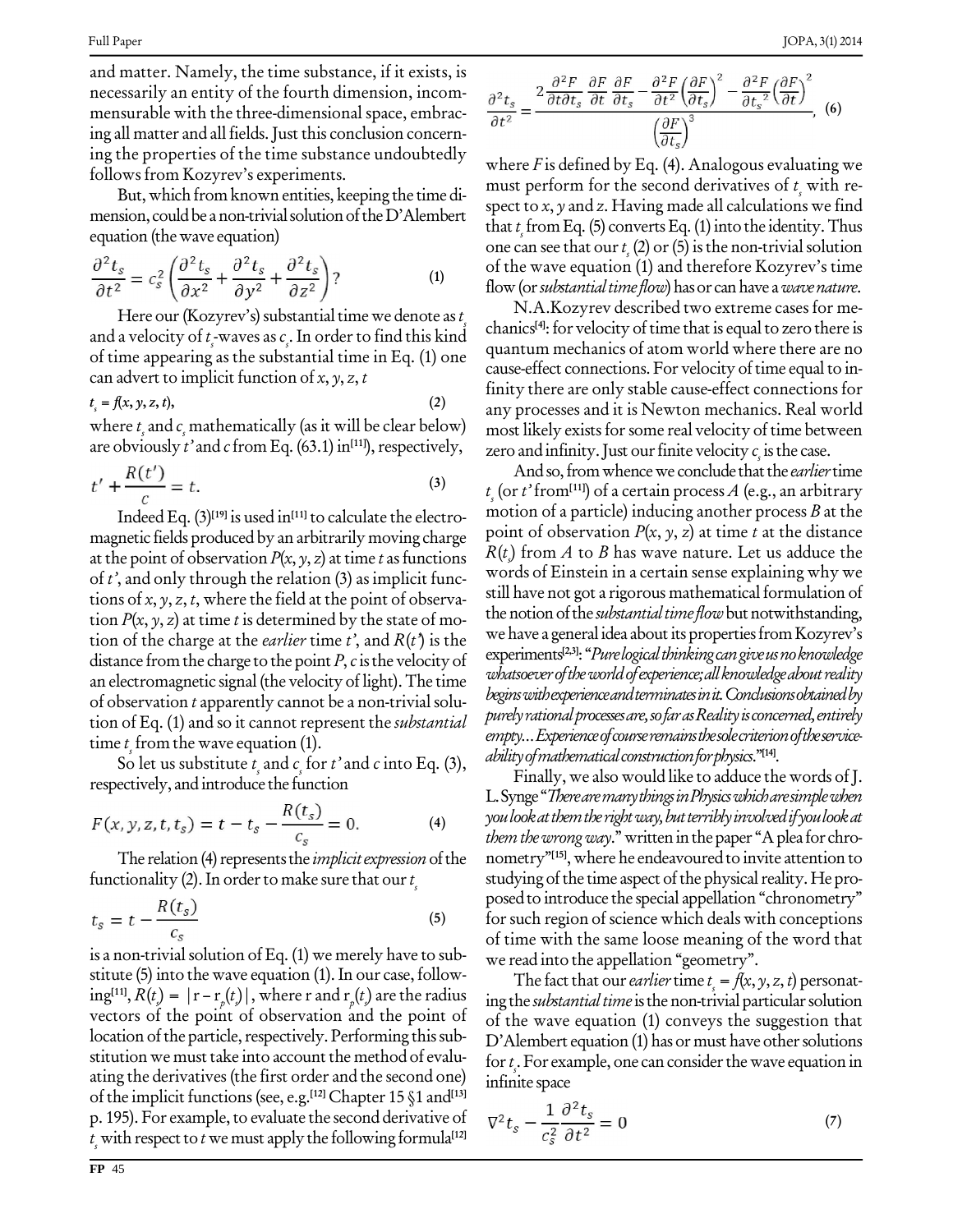and can search for its solution for the following initial conditions:

$$
t_s(x, y, z, 0) = \varphi(x, y, z),
$$
  
\n
$$
\frac{\partial t_s}{\partial t}(x, y, z, 0) = \psi(x, y, z)
$$
 (8)

It is interesting to note that according to **[16]** (pp 457- 459) a solution of Eq. (7) with the conditions (8) as the propagating wave of  $t_{\scriptscriptstyle\rm S}$  in the three-dimensional space has  $\hskip 10pt_{\rm cep}$ sharply outlined leading and rear fronts. Note also that one can find the particular solutions of Eq. (7) inside some volume  $T$ , bounded in the closed surface  $S$ , satisfying the additional conditions

$$
t_s(x, y, z, 0) = \varphi(x, y, z),
$$
  
\n
$$
\frac{\partial t_s}{\partial t}(x, y, z, 0) = \psi(x, y, z)
$$
 inside *T*, (9)

$$
t_s(x, y, z, t) \Big|_S = 0 \quad \text{when } t > 0 \tag{10}
$$

and representing by themselves *standing waves* of the substantial time  $t_s$  which may exist inside a bounded volume the a<br>  $T$ (see<sup>[16]</sup> Chapter 5 § 3).  $T$  (see<sup>[16]</sup> Chapter 5  $\S$  3).

The fact that modern physical theories are fairly successful in describing the properties of matter and fields, without addressing to a *time substance* forming them, does not mean that such a substance is absent. Nevertheless, experiments by N. A. Kozyrev<sup>[1-5]</sup> and experiments by researchers verified and confirmed Kozyrev's results<sup>[6-9]</sup> claim that the *substantial time flow* can or must exist. Besides G. Hayasaka and S. Tekeuchi<sup>[17]</sup> discovered certain effects, simi- siq lar to Kozyrev's ones (probably they were not aware of the results of their Russian colleague).

Experimental and theoretical investigations of solu tions of Eq. (7) with the corresponding conditions (8)- (10) can be fairly promising. Kozyrev's results concerning the properties of time and that of the present paper con stitute just an initial stage in the development of the substantial model of space-time; however, even they testify that this model has a rich potential **[5]**.

Finally, we have to say that the *substantial conception* of [2] time **[18]** impliesthat time is an independent phenomenon of nature existing side by side with matter and physical<br>fields, and it may somehow affect objects and processes fields, and it may somehow affect objects and processes of our world (a reverse action of the objects and pro cesses on the properties of time is not ruled out either). The opposite, *relational conception* of time, by contrast, deniestime as an independent essence and treatsit as a spe cific property of physical systems and changes happening [4] with them. Modern Physics is built on the basis of the relational conception of time. However, the use of this conception has not so far resulted in resolving all the prob-

lems related to time. Moreover, so far even an essential definition of time has not been formulated in Physics, there are only operational definitionsindicating different methods of measuring time intervals. The adherents of the substantial conception of time, including N.A.Kozyrev, for their part, have not answered all the questions con cerning time and have not given a rigorous mathematical formalism describing the time substance. Hence one can state that nowadays both the relational and substantial conceptions of time are certain points of view rather than physical hypotheses developed in detail. Each of them has its own positive aspects. The positive feature of the substantial conception lies in that it gives the researcher carte blanche for creative search, which may promote a successful resolution of the problem of the time phe nomenon.

**[6-9]** claim neverrevised the conventional notions concerning time The substantial conception of time is a reasonable working hypothesis, since a theory assuming that time has some additional properties along with duration, cannot turn out to be erroneous but only risks to be superfluous. Indeed, if the real time possesses no property other than duration, then setting all the parameters corresponding to the additional properties in the equations of the theory, equal to zero, we obtain a theory which assumes that time has a single property, namely, duration. The contrary is not *true*: any theory, based on the idea that time lacks properties other than duration, will be unable to describe the reality correctly if in fact time does possess other properties. It should be mentioned that N.A.Kozyrev in his theory duration and used the concept of time interval in his considerations and calculations in the same way as was done byeveryone.

> In our brief note we merely made an attempt to sub stantiate mathematically the possible wave nature of Kozyrev's time flow.

#### **REFERENCES AND NOTE**

- **[1]** N.A.Kozyrev;SelectedWorks,LeningradStateUniversity, in Russian,**(1991)**.
- N.A.Kozyrev; On the possibility of experimental investigation of the properties of time, In: Time in Science and Philosophy,Prague,Academia, 111-132 **(1971)**.
- A.P.Levich, (Ed); On the Way to Understanding the Time Phenomenon: The consructions of Time in Natural Science. Part 2 The "Active" Properties of Time According to N.A.Kozyrev,WorldScientific,Singapore,London,see also <http://www.rexresearch.com/kozyrev2/kozyrev2.htm;> **(1996)**.
- B.N.Chigarev; N.A.Kozyrev's Causal Mechanics Seen by an Orthodox Physicist, In: On the Way to Understanding the Time Phenomenon: The consructions of Time in Natural Science. Part 2 The "Active" Properties of Time According